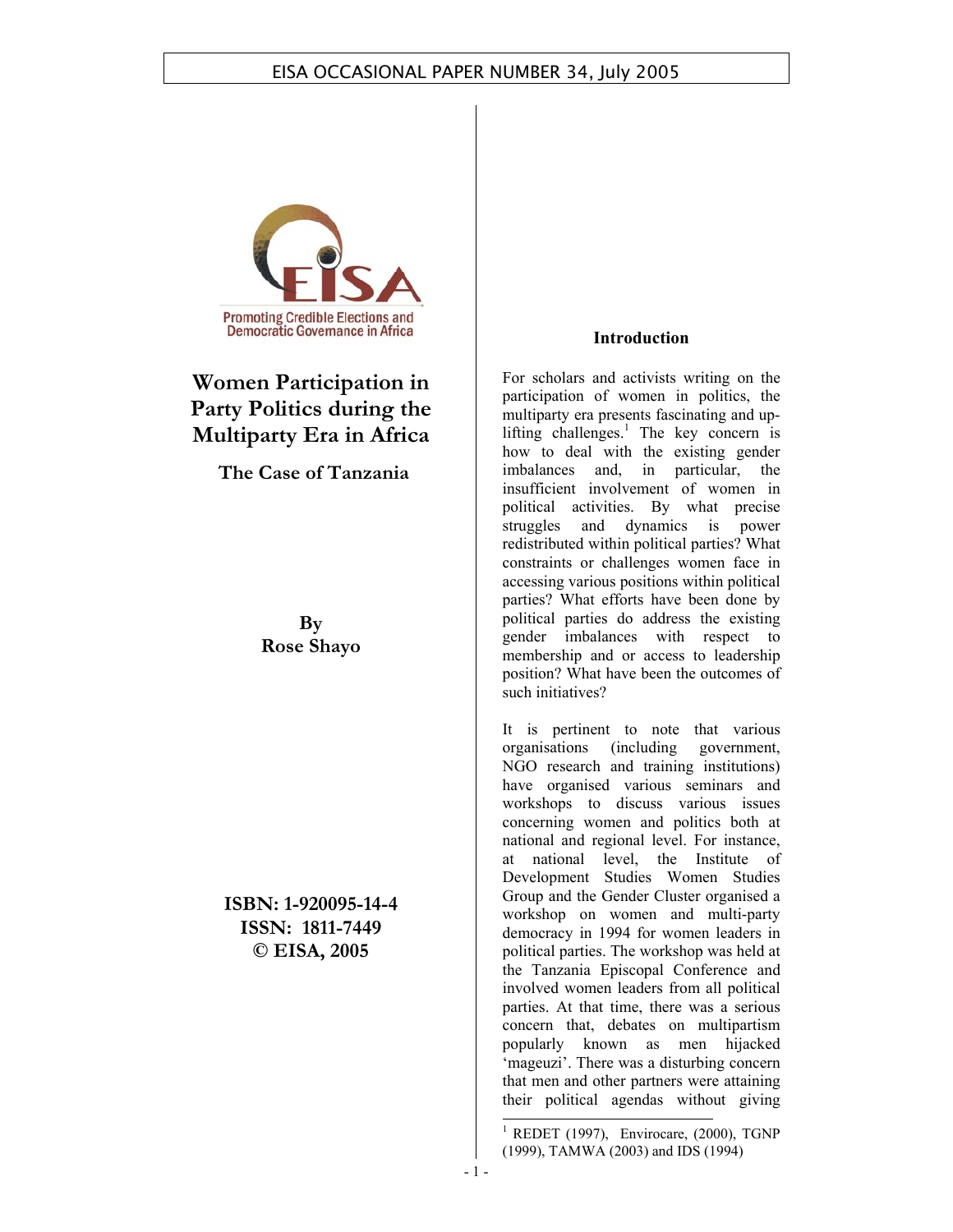adequate attention to the few women who showed interest. All this was happening under the pretext that the arena of politics is a male domain, as argued by Kabiru et al 1997. Likewise, in 1997, a local NGO Research, Education and Democracy (REDET) organised a national workshop that was attended by government representatives, NGO, political leaders and civil society to discuss various aspects concerning female involvement in party politics. At regional level, several NGOs such as EISA (formerly known as the Electoral Institute of Southern Africa); the African Centre for Constructive Resolution of Disputes (ACCORD); the Eastern and Southern African University Research Programme (ESAURP) and the Centre for Collaborative Gender Research (CCGD) have organised workshops and symposia that directly or indirectly dealt with the issue of an insufficient female participation in politics, particularly during the multiparty era.

Thus, although there have been many articles and books written on various issues on multi-party politics none has solely focused on inter or inter party politics focusing on women and or on gender *per se*. In supporting this observation, Shayo and Koda (1994) noted that by 1994, the gendered implications of various political processes during the multi-party era were understood, probably due to being well documented only three years after the re-introduction of multiparty politics in Tanzania.

## **Growth and Development of Political Parties During the Multi-Party**

In Tanzania, multi-party politics were reintroduced on 1 July 1992 following Nyalali Commission's recommendations after almost thirty years of one party state politics. According to Ngware (1998), the evolution and re-introduction of multi party politics "was neither automatic nor inevitable". Both internal and external factors contributed to this reality. Between 1992 and to date, 17 fully registered political parties have been established including the ruling party, Chama cha

Mapinduzi  $(CCM)^2$ . According to Liundi (1998) and Kiondo (2001) more them 60 political parties took forms of application for provisional registration but only 45 obtained provisional registration. From these, only 13 qualified for full registration after a stringent screening process. However, CCM gained automatic full registration under exceptional arrangements. Six other parties were registered by January 1993, two parties by February 1993, three parties by April 1993, and one party in November 1993. Thus between 1993 and 2004 only four parties were able to secure full registration.

In Tanzania, the National Electoral Commission has established rules and regulation for registering political parties including first and second stage registration. The first stage involves submission of an application from a founding member and a party constitution. The second state involves fulfilling the following conditions within 180 days:

- Proof of not less than 200 party members qualified to vote, from at least ten regions in the country two of which must be regions in Pemba and Zanzibar
- Names of national leaders of the party coming from Zanzibar and Mainland Tanzania
- Submission of a location for the party head office to the Registrant of Political Parties

## **Women Participation in Party Politics Accounting/ For the Gap**

Recent decades have witnessed an international move towards promoting women participation in various social and economic development processes, including political activities at all levels. A clear example, on the national level for the promotion a genuine inner party democracy is reflected in the Union Constitution, Articles 39 & 67 and the Constitution of Zanzibar, Articles 26 & 66 that clearly spell out the right to stand for

<sup>&</sup>lt;sup>2</sup> National website 2004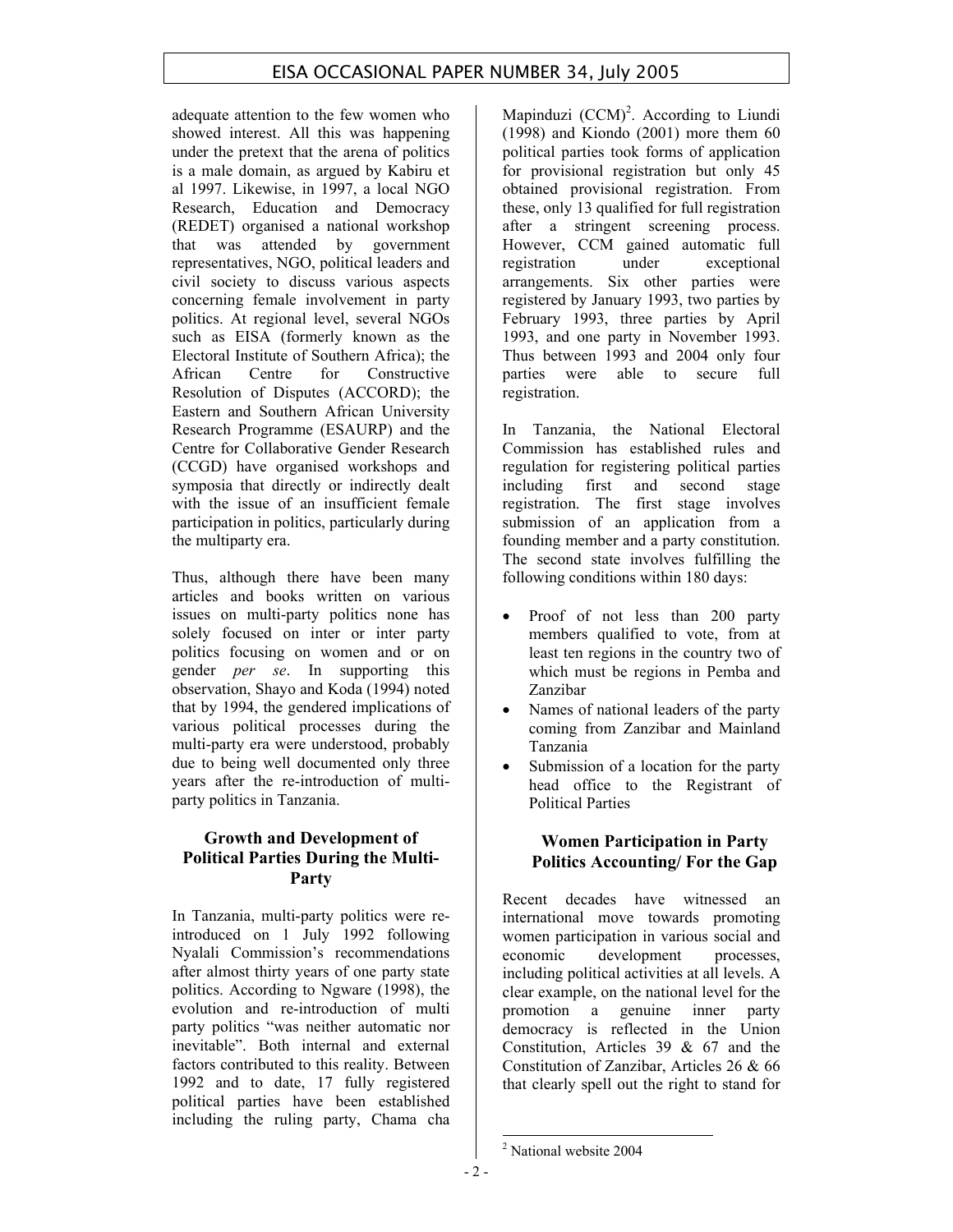election to members of and candidates nominated by a political party only.

As very few women belong to formalised political groupings, this means that most women will be left out. Likewise, the Political Act of 1992, which is expected to play an in important role in promoting intra party democracy, is silent on many critical areas relating to female participation in political parties. In supporting this observation, Mmuya et al (1994) argued. "Although many parties have been formed they have not been able to mobilize people and particular women to take an active role in supporting the future of this country political parties are considered to be weak do not have clear policies for promoting women participation." Mwakyembe (2002) argues that the majority of the women have not joined because most political parties in Tanzania are managed like military regiments or at best "like family businesses in which the word of the head of the family is final and conclusive." Likewise, Mmuya et al (1994) viewed most parties as being weak and not deserving of a political party appellation.

In brief, it is sufficient to indicate that factors hindering women in effectively participating in political activities are well documented. Some authors argue that it is due to their major reproductive roles, (and in particular household chores including child care and family care) that women are unable to find adequate time to engage in active politics, including leadership positions. Thus the Commonwealth Secretariat, in an attempting to address women's unequal representation in political decision-making, including public and political decision-making, advocate the changing of cultural attitudes on women's natural role in socio-economic development, the legal framework as well as political institutions and mechanisms as reflected in the following box:

#### **Box 1: It can be done, do something**

In 1996, no Commonwealth country had reported achieving a critical mass of 30 percent of women in Parliament. However by 2000, seven countries had achieved between 20-30 percent of female representation in Parliament .South African reached the 30 percent critical mass bench mark *Commonwealth Report*, 2003

In retrospect, at their 1995 meeting, the Commonwealth Heads of States endorsed a Plan of Action on Gender and Development that urged governments to introduce measures for increasing the participation of women at national level to at least 30 percent by the year 2005. A series of preparatory activities were undertaken within the respective countries to attain these desirable outcomes, including capacity building and training for women with potential leadership skills.

#### **Women Membership in Political Parties in Tanzania**

An assessment of current women's membership of political parties has been constrained by lack of up to date disaggregate data with respect to gender. Although several publications have been written on various aspects of political parties, very few have addressed the issues of party membership directly from a gender perspective.<sup>3</sup>

For instance, in attempting to analyse the social character of membership to political parties in Tanzania during the multiparty state political period, Mmuya and Chaligha (1994) provided general remarks without differentiating between men and women. Indeed, Mmuya et al (1994) made the following remarks:

*In spite of the fact that Tanzania now is legally a multi-party state, the monolithic culture still pervades the life style of members of the society. Thus, save for the leadership of the opposition parties and groups, ordinary members seldom come out and declare membership to a party. They are less declined to give more details about themselves and their relationship to a political party. (p. 48).*

<sup>3</sup> Mmuya & Chaligha (1994), Swai (1998) Malyamkono (1995) and REDET (2000).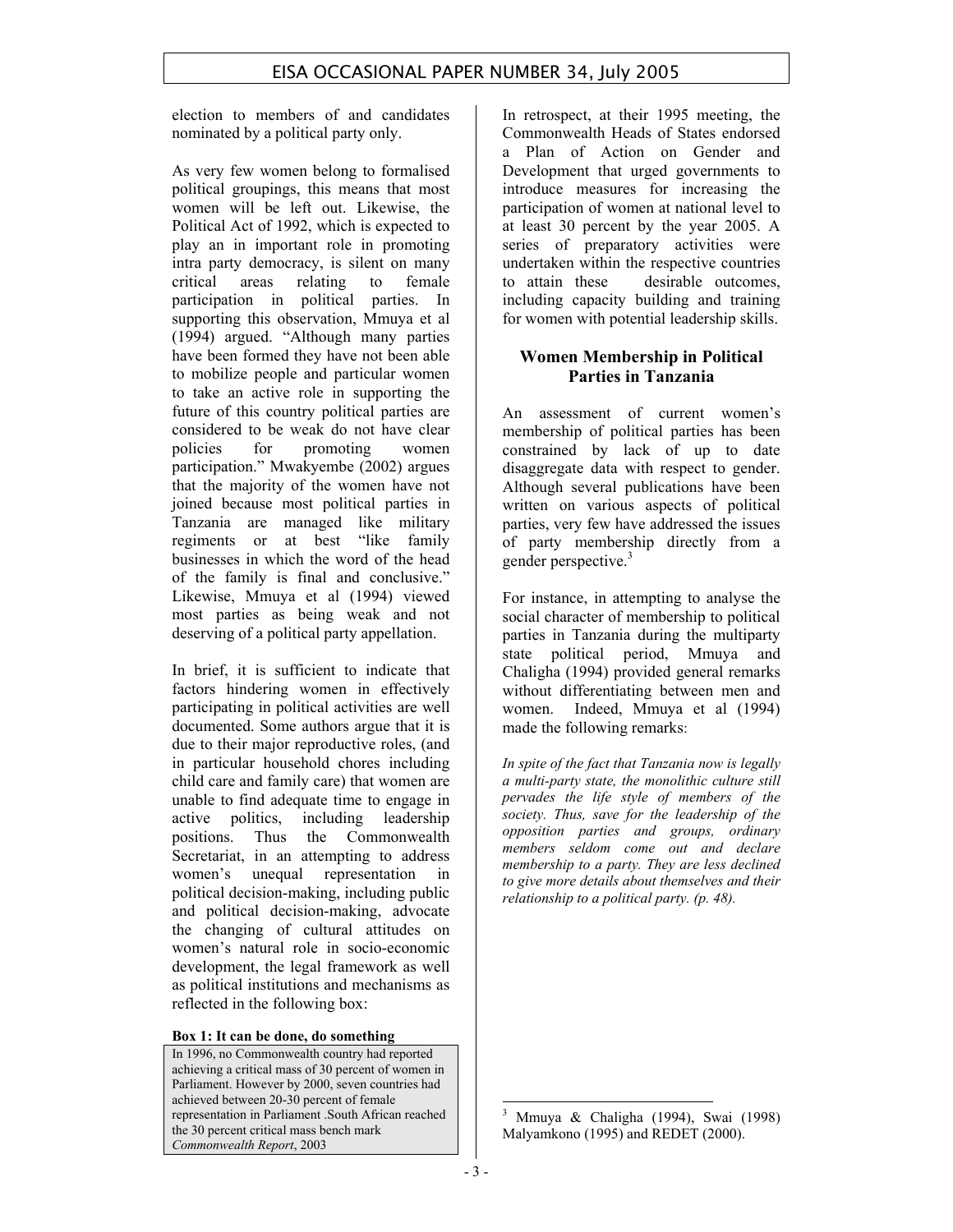Table 1 provides a summary of women membership to selected political parties in Tanzania

| .          |               | <u>w ynyn wrthwyr ymp to bylytyg i ontitua i arthy as of 1994.</u> |      |      |      |      |      |             |              |
|------------|---------------|--------------------------------------------------------------------|------|------|------|------|------|-------------|--------------|
| <b>Sex</b> | <b>NCCR-M</b> | <b>CHADEMA</b>                                                     | CUF  | UMD  | TPP  | NLD  | PONA | <b>YPDP</b> | <b>TOTAL</b> |
| Male       | 850           | 991                                                                | 2609 | 300  | 537ء | 143  | 1852 | 2000        | 13278        |
| Female     | 150           | 1009                                                               | 394  | 700  | 463  | 858  | 146  | 80          | 3665         |
| Total      | 2000          | 2000                                                               | 2003 | 2000 | 2000 | 2001 | 1998 | 2080        | 16943        |
| % F/T      |               | 50.4                                                               | 19.6 | 35   | 23.1 | 42.8 |      | 3.0         | 21.6         |

|  |  |  |  |  | Table 1: Women Membership to Selected Political Parties as of 1994 |
|--|--|--|--|--|--------------------------------------------------------------------|
|--|--|--|--|--|--------------------------------------------------------------------|

Source: Mmuya and Chiligha (1994) p. 50

The same views are shared by Shaba M. (1995) in *Ulingo wa Jinsia* where she complained that "we do not know how many women have joined which political party and reasons thereof. However, it is encouraging to note that some authors examined the main characteristics of party members, seven out of 13 political parties that were fully registered by 1994 in terms of education, occupation, profession gender, residential, age and religious affiliations"<sup>4</sup>

The data contained in Table 1 reveals that overall, only 21.6 percent of women were members of these eight political parties. However at that time, only CHADEMA attained gender parity (50.4%). Two other parties that had surpassed the critical mass proposed by the Commonwealth Secretariat are NLD (43%) and UMD (35%) on the contrary, two parties, namely, CUF and TPP had attained 19.6 and 23.1 percent of women members respectively. Surprisingly, the remaining two political parties namely, NCCR-Mageuzi and UPDP had very few women, (less than 10 percent). We need to add a cautionary note at this point as this picture has probably changed because now it is almost ten years since this book was written.

Likewise, it is also heartening to note that data presentation on the remaining variables was not disaggregated in terms of gender and location. Malyamkono (1995) argued this lack of desegregation of party membership in terms of the above variables has been limited by existing regulations that state:

*In Tanzania the political parties had to comply with rigid conditions for registration. According to the new law on*  *political parties the parties are legally not to be based on tribe, religion, gender or race and they should draw members from both sides of the Union <sup>5</sup>*

However, as Moser (1993) argues, it is important to establish the gender profile of membership to political parties because this will enable them to address members needs with respect to age, location (rural – urban), occupation, income and level of education. Likewise, gender disaggregated data enables us to establish both the practical and strategic needs of members.

Moreover, Mmuya and Chaligha (1994) indicated very few elites and/ or educated people and in particular educationists joined the new political parties as founder members. Indeed, they indicate a higher proportion of party members in new political parties are farmers and in particular, peasants from rural areas mostly in the age bracket of 18-55 years. It appears that to date, there has not been significant changes in party membership as reflected by one prominent member of one of the newly formed political party known as Demokrasia MAKINI, "Most elite people and women in particular, do not want to join political parties even when persuaded to do so."

In view of the above facts Mmuya and Challigha (1995) also note that most of the newly formed political parties drew membership only from areas that were easily accessible by buses and trains or aeroplanes. Thus, it is not surprising that most of the members of the newly political parties were drawn mainly from regions with a good infrastructure (road, railway and air telephone service) especially Arusha, Dodoma, Iringa, Kagera, Kigoma Kilimanjaro, Lindi Mara, Morogoro and

 $\overline{a}$ 4 The 8 political parties there were analysed include NCCR-M CHADEMA CUF UMD, TPP, NLD PONA and YPDD

<sup>5</sup> Malyamkono (1995), p24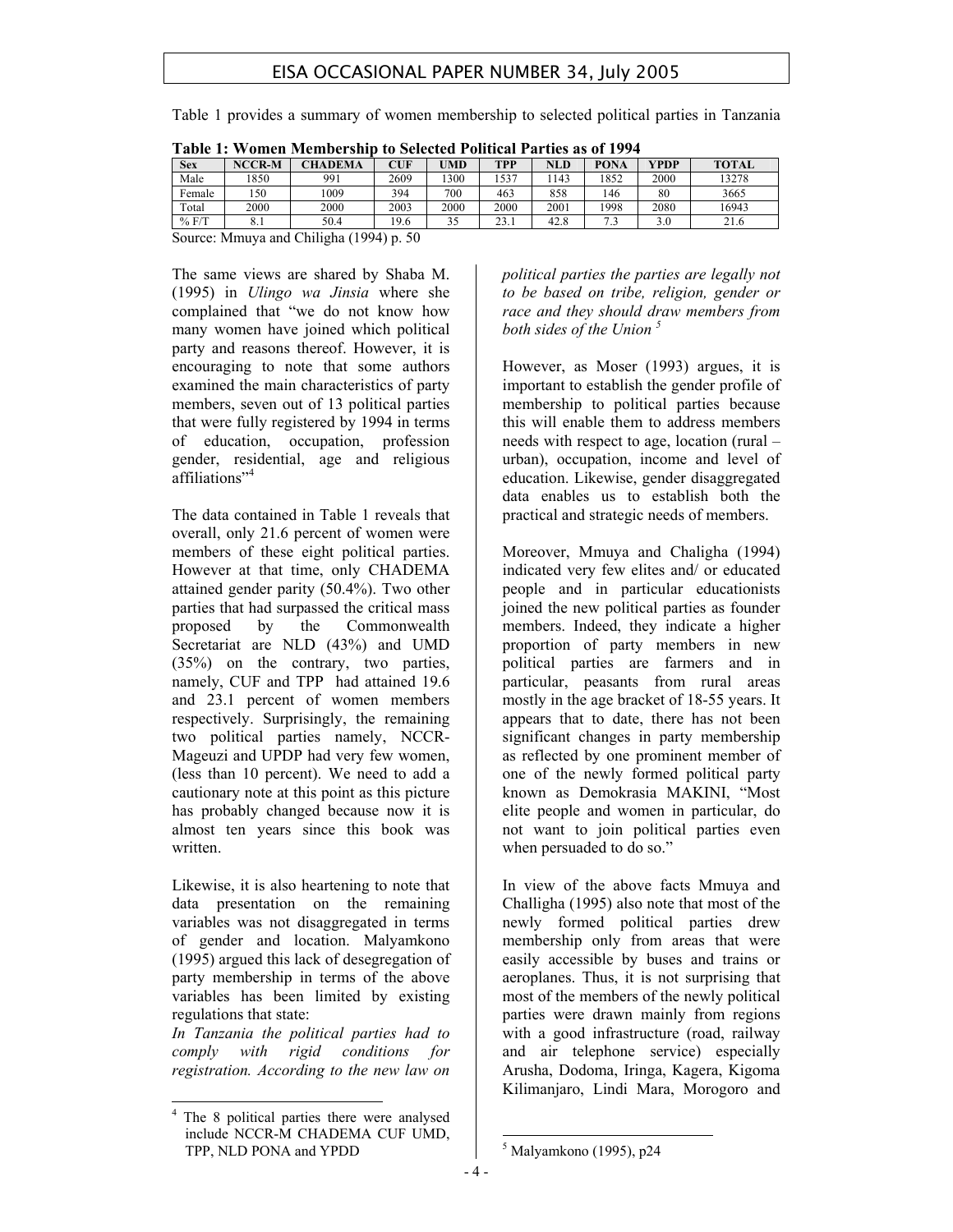Mwanza. In all these regions, membership was drawn at district level.

Likewise, noticeable party differences were noted with respect from the location of where membership was drawn. Overall, new political parties obtained more members from the regions from which founder members or heads of political were coming. From instance CUF, UMD TPP, NLP and PONA, have more members in the regions where the head of those political parties is located, including Zanzibar, Tabora and Ruvuma, respectively.

Furthermore, an analysis of available records shows that that most of the new political parties draw members both in urban and rural areas although there is remarkable variation both within and across parties. For instance, although several parties were registered in one region there are remarkable differences with respect to the districts and wards where membership has been drawn. For instance, in Arusha region, NCCR Mageuzi drew members mainly from two districts, namely Arusha Urban and Arumeru Districts while CHADEMA drew members from fide districts namely; Arusha Urban, Hanang, Kiteto Mbulu and Loliondo. On the other hand, CUF drew members two district only namely Hanang and Mbulu Districts. Three other parties namely TPP, NLD and PONA drew members from mainly from Arusha Urban only and not in the other districts.

Table 2 provides a summary of regions from which party members were drawn

| 1 apre 2. Frempei 9mp to 1 ontical 1 al tres it required forci by 1994<br>Party/ | <b>TPP</b> | NCCR-M     | CUF        | <b>UMD</b> | NLD        | <b>PONA</b> | <b>CHADEMA</b> |
|----------------------------------------------------------------------------------|------------|------------|------------|------------|------------|-------------|----------------|
| <b>Region</b>                                                                    |            |            |            |            |            |             |                |
| Dar es Salaam                                                                    | $\sqrt{ }$ | V          | $\sqrt{}$  | $\sqrt{ }$ | $\sqrt{ }$ | $\sqrt{ }$  | $\sqrt{ }$     |
| Arusha                                                                           | V          | $\gamma$   |            |            |            |             |                |
| Kagera                                                                           | $\sqrt{ }$ |            |            |            |            |             |                |
| Mwanza                                                                           |            |            |            | V          |            |             | $\sqrt{ }$     |
| Kigoma                                                                           |            |            | $\sqrt{ }$ | $\sqrt{ }$ |            |             |                |
| Lindi                                                                            |            | $\sqrt{ }$ |            |            |            |             |                |
| Mtwara                                                                           |            |            | V          |            | V          | $\sqrt{ }$  | $\sqrt{ }$     |
| Ruvuma                                                                           | $\sqrt{ }$ |            | $\sqrt{}$  |            |            |             | $\sqrt{ }$     |
| Singida                                                                          |            |            |            |            |            |             |                |
| Coast                                                                            | $\sqrt{ }$ |            |            |            |            |             |                |
| Mbeya                                                                            |            | $\sqrt{ }$ | $\sqrt{}$  |            |            | $\sqrt{ }$  |                |
| Tabora                                                                           |            |            |            |            |            |             | $\sqrt{ }$     |
| Kilimanjaro                                                                      |            |            |            |            |            |             |                |
| Mara                                                                             |            | $\sqrt{ }$ | $\sqrt{ }$ |            |            |             |                |
| Morogoro                                                                         |            |            | V          |            |            |             |                |
| Tanga                                                                            |            |            | V          |            |            |             | $\mathcal{N}$  |
| Zanzibar                                                                         |            |            | V          |            |            |             | $\mathcal{L}$  |
| Pemba                                                                            |            |            | V          |            |            |             | $\gamma$       |

**Table 2: Membership to Political Parties it Regional level by 1994** 

Source: Mmuya and Challigha (1994)

Interestingly, all parties drew party members from all the three districts in Dar es Salaam region, namely Ilala, Temeke and Kinondoni except for the UMD. In a nutshell, it appears that, the issue of party membership is quite crucial in understanding intra party democracy. Therefore there is a need to undertake an in depth study to establish the patterns and trends of party membership with respect to gender location and occupation, age, class, religion.

## **Active Participation of Women in Party Politics During the Pre-Colonial Era**

Several studies show that prior to the establishment of colonial rule in most African countries, Tanzania included, women enjoyed a much broader role in decision-making. Indeed, most hunting and gathering communities in Southern Africa were characterised by relative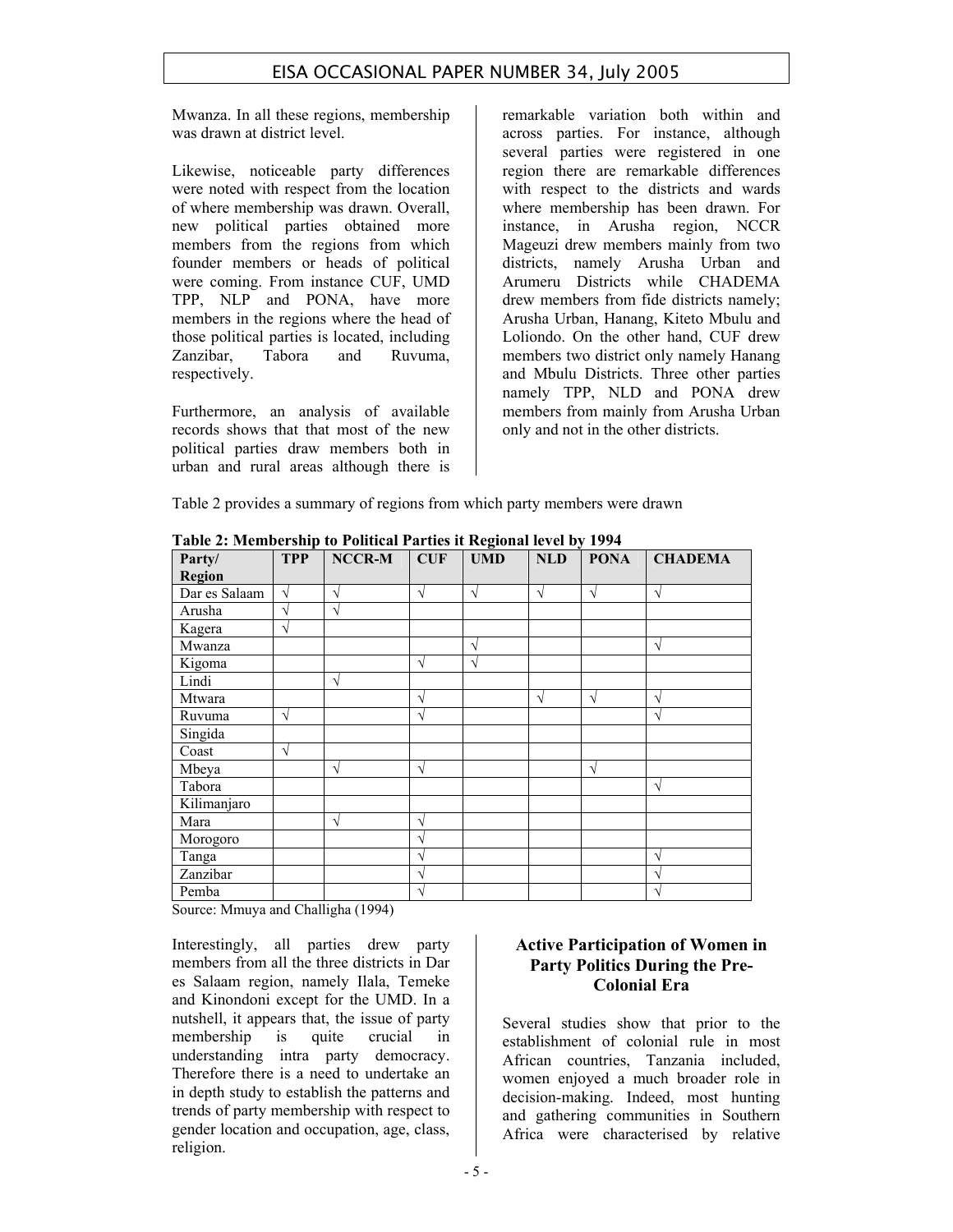political equity between men and women. There was no continuous political leadership and each sex had its own sphere of activity over which it exercised control. Both men and women participated in ritual making and other cultural events.

Likewise, in areas where agriculture was a dominant activity, women derived their political status from the key roles they played in production regardless of whether that society was ruled by patriarchy or matriarchy. Usually, women had political control over some activities such as farming, marketing, household and family affairs. Moreover, women had specific political institutions, known as Councils of Women where they made decisions on how to manage their own affairs or influence the affairs of men.<sup>6</sup> Most African women are known for forming solidarity groups based on kinship age, culture and economic production poles. Those social networks were quite useful for African women and Tanzania women in particular, for they helped them not only in stressful periods but also endowed them with a psychological sense of self-esteem.

Moreover during the pre-colonial period, women had defined and respected political roles. For instance in some countries, there was a dual sex system in which a woman was responsible for women affairs and a man responsible for men's affairs. Thus available literature shows that some African societies had Queens or Kings. Among the women leaders of the nineteenth and twentieth centuries in Africa was warrior queen, Yaa Asante wa of Ghana (1840-18921) who was outstanding among Asante queen mothers because she led her people in battle against British colonisers in the Angola Asanti War<sup>7</sup> Likewise Queen Ranavalone III of Madagascar, who ruled between 1883- 1910, successfully faced foreign threats and domestic tensions.

Others include, Empress Taitu (1883- 1910) from Ethiopia made crucial contributions to both domestic and foreign policies. She was described as the most powerful women on the continent of

African in her time.<sup>8</sup>" Other renowned women leaders include Queen Amina of Zazzau who became famous in Nigeria, Chief Martha Yoto of Kpa Mende in Sierra Leone and female pharaohs of Egypt in particular Hatsheput, Hoda Sherawi who launched a Feminist Union in 1922 that fought for a girl's right to marriage at 16-18 years and the wearing of veils. These historical events reveal the capability of African women and dismiss allegations that a women's place is in the kitchen. However, post-colonial political structures have, in a way blocked women's natural propensity to participating in political life. The process began at the onset of colonialism.

## **Male Bias in Leadership of Political Parties**

Available records show that national leadership positions in all political parties have been held by men, save for one party the TADEA. This included the Party chairman, Vice Chairman, Secretary General Deputy Secretary General Publicity Secretary. Table 3 below provides a summary of leadership position with respect to gender

 6 Kabiru (1997)

 $<sup>7</sup>$  Synder et al (1995)</sup>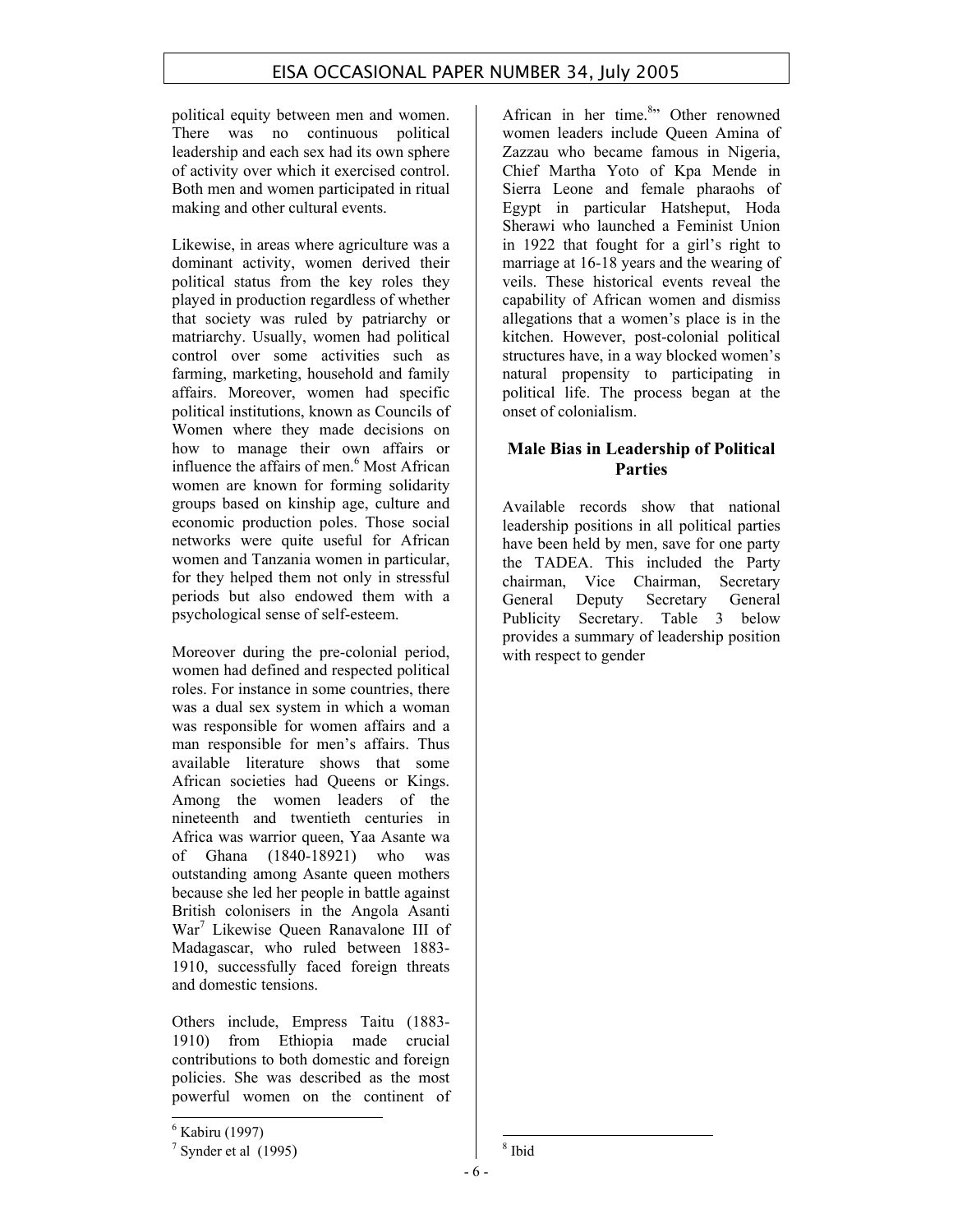|                        | <b>CCM</b> |   | <b>CHADEMA</b> |   | <b>NCCR-M</b> |                      | <b>TPP</b> |              | <b>TLP</b>    |                          | <b>NRA</b>    |              | <b>TADEA</b> |                          |
|------------------------|------------|---|----------------|---|---------------|----------------------|------------|--------------|---------------|--------------------------|---------------|--------------|--------------|--------------------------|
| Party                  | M          | F | M              | F | M             | F                    | M          | $\mathbf{F}$ | M             | F                        | M             | $\mathbf{F}$ | M            | $\mathbf{F}$             |
| National<br>Chairman   |            |   |                |   | N             |                      |            |              | $\mathcal{N}$ | $\overline{\phantom{0}}$ | V             |              |              | $\Delta$                 |
| Vice<br>Chairman       |            |   |                |   | $\sim$        |                      |            |              | $\sim$        | ۰                        | $\mathcal{N}$ |              |              |                          |
| Secretary<br>General   |            |   |                |   | $\mathcal{N}$ |                      |            |              | $\sim$        | $\overline{\phantom{0}}$ | $\mathcal{N}$ |              |              |                          |
| Deputy<br>Secretary    |            |   |                |   | $\sim$        |                      |            |              | $\sim$        | -                        | $\mathcal{N}$ |              |              |                          |
| Publicity<br>Secretary |            |   |                |   | ٦Ι            |                      |            |              | $\sim$        | $\overline{\phantom{0}}$ | $\mathcal{N}$ |              |              |                          |
| Treasurer              |            |   | ٦I             |   | $\mathcal{N}$ | $\sim$ $\sim$ $\sim$ | ٦I         |              | $\sim$        | $\overline{\phantom{0}}$ | $\mathcal{N}$ |              |              | $\overline{\phantom{0}}$ |

**Table 3: National Leadership of Selected Political Parties as of 1994** 

Source : Mmuya and Chaligha (1994): Summarised from Appendix 1 p. 200

The above picture is almost the same over the past ten years. The newly established party Demokrasia Makini has elected a woman as a Vice Chairperson. Likewise, the treasurer of CCM is a woman. In TLP, CHADEMA a woman contested the presidential position in 2000**.** 

Similar patterns and trends were observed with respect to women's access to other key decision-making organs within political parties such as the National Executive Committees and National Central Committees. For instance, in 1994 CCM had 21 members in its Central Committee, none of whom was female. Records show that the position for a chairperson of the CCM Women's wing was vacant. The Central Committee is the highest decision-making organ in THE CCM. The head of the state is the Chairman. Other members to this organ are there by virtue of their political positions such as Ministers, the party publicity secretary, treasurer and chairpersons of party wings. Thus, the absence of women in key party leadership positions is partly accounted for by the fact that there are very few women in key decision-making organs. To date the situation remains the same but both the treasurer and the chairperson of the UWT do attend.

In CHADEMA the same patterns and trends concerning male bias in national party executive committees are repeated. For instance, the national leadership constituted 24 members of whom there was only one woman, Mary Kabigi.

For NCCR-Mageuzi, the same male bias was observed. Of a national leadership comprising 16 members, only two women, (Chiku Abwao and Mosine Nyambambwe) were elected to the party Central Committee.

For TPP, from the 9 national leaders, only one was a woman (Asha Matata). She was elected in her capacity as the Director for Women and Children within the party. Interestingly, TLP did not have a woman in its party national leadership. Likewise, NLD had 16 members in its national leadership team, one of whom was a woman - the Regional Party Chairperson for Tanga region. Likewise, NRA had 11 members in its national leadership team, one of whom was a woman. She was the Head of the Organisation Department. Finally, TADEA has a national leadership of 5 members and it is chaired by a woman, Mrs Flora Kambona.

It was not easy to get access to the gender composition of the leadership on other levels such as National Executive Committees, as well as lower levels for all political parties. Table 5 below provides a summary of female leadership at regional level for the Dar es Salaam region in 1987.

Overall, it appears that even at lower levels, female representation in party organs is relative low compared to that of their male counterparts. Likewise, there are noticeable gender differences both within regions and districts. However there is need for an in-depth study to establish the current status in other political parties, particularly during the multiparty era.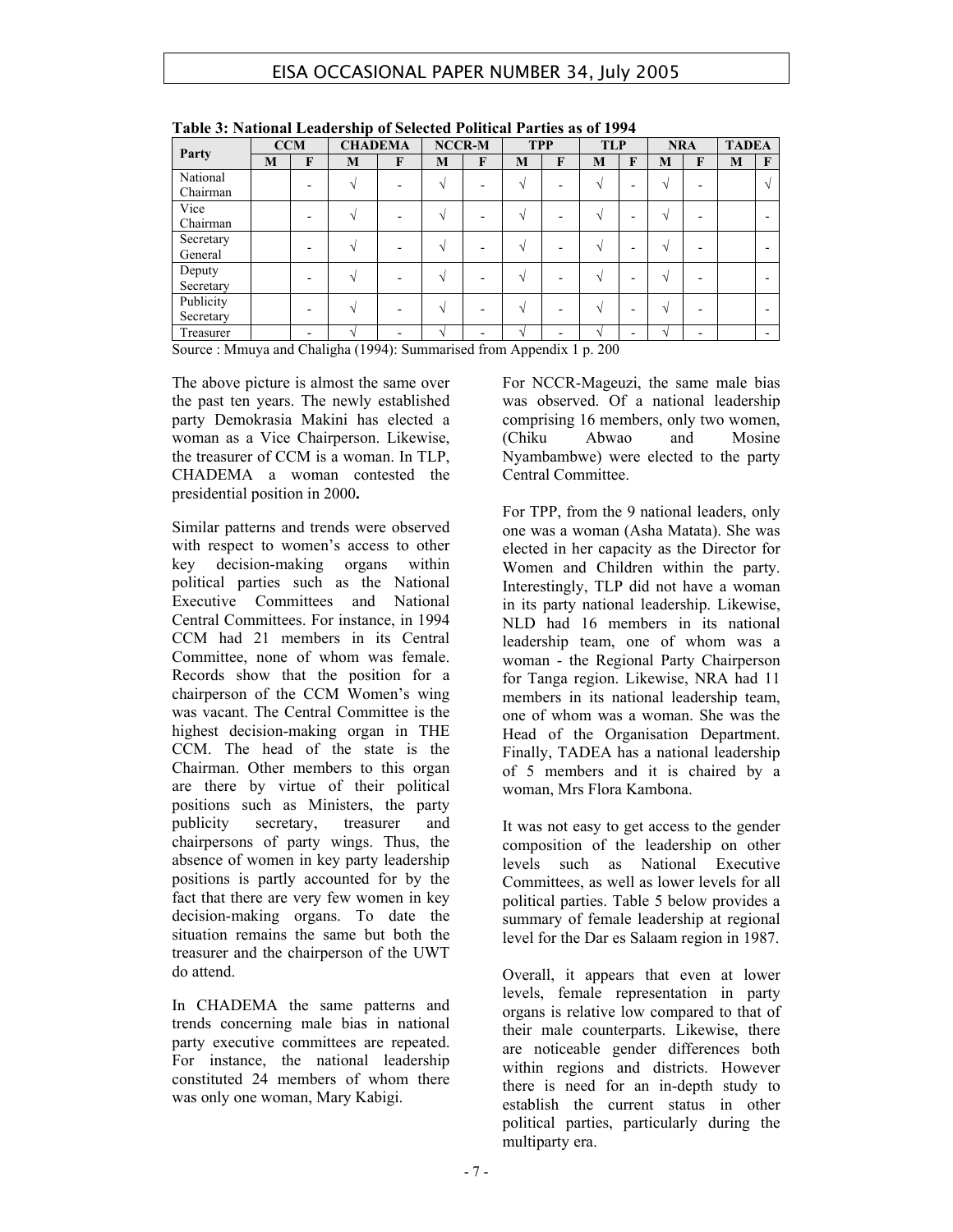## **Nomination of Presidential Candidates**

Since the introduction of multiparty politics, Tanzania has undergone two presidential elections (i.e. 1995-2000 respectively). Preparations are underway for the forthcoming presidential and parliamentary elections in 2005. Political parties have instituted various processes for selecting candidates to stand for presidential elections. In the 1995 and 2000 presidential elections, two women, Rose Lugendo of CCM and Lucina of NCCR-Mageuzi respectively, stood for presidency but unfortunately they were not successful. There has not been any indepth post-mortem to find out reasons for this failure. However, prior to that election there were negative comments from some women alleging that "time was not ripe for the country to have a woman President."

It is important to indicate that political parties have established various criteria for nominating party candidates to campaign for a presidential position. However there are noticeable differences within these political parties. For instance, in the CCM the criteria include cleanliness, honesty and commitment to party policies and the election manifesto. For TADEA, three criteria are emphasised including commitment, long service and honesty. Most of the remaining political parties use *ad hoc* criteria or none at all. However, in all political parties, level of education is not an issue as long as the candidate possesses leadership skills and is in the age range of  $18-59$  years.<sup>9</sup> Overall, it appears that these criteria are favourable to women as well but unfortunately the processes and procedures followed in nominating candidates leave much to be desired.

## **Nomination of Parliamentary Candidates**

All parties nominated candidates for parliamentary seats. However, the number of women who aspired for nomination in 1995 at national level was quite small.

Overall, only 53 women out of 1300 were nominated as follows:

| Party          | <b>Number of women</b> |
|----------------|------------------------|
| <b>UDP</b>     | 10                     |
| <b>CCM</b>     | 7                      |
| NCCRR-M        | 3                      |
| <b>CUF</b>     | 5                      |
| <b>TADEA</b>   | 5                      |
| <b>CHADEMA</b> | 4                      |
| <b>TLP</b>     | 4                      |
| <b>UPDP</b>    | 3                      |
| TPP            | 3                      |
| <b>NRA</b>     | $\overline{2}$         |
| <b>PONA</b>    | $\overline{2}$         |
| <b>UMD</b>     |                        |

**Table 4: Female Nomination** 

Given the history of new political parties, it appears that the above scenario shows that there is a willingness and commitment to promote female involvement in political parties.

Interestingly, the TEMCO (1997) Report reveals significant regional variations with respect to nomination of female candidates for parliamentary seats. Women candidates came from only a few regions such as Dar es Salaam, Tabora, Arusha, Ruvuma and Liundi. These included five female candidates from Morogoro region (3 for NCCR-M 1 from TADEA and 1 from UDP), 1 from Loliondo Arusha (UPDP). Overall, most of the remaining regions did not nominate any female candidates. However, things improved in the 2000 election. There is a need to conduct a comparative in-depth study to establish the main gender issues and/or imbalances in the selection of Members of Parliament with respect to location.

The Table (Table 5) below indicates female leadership in the CCM in the Dar es Salaam Region in 1987.

<sup>&</sup>lt;sup>9</sup> TEMCO (1992)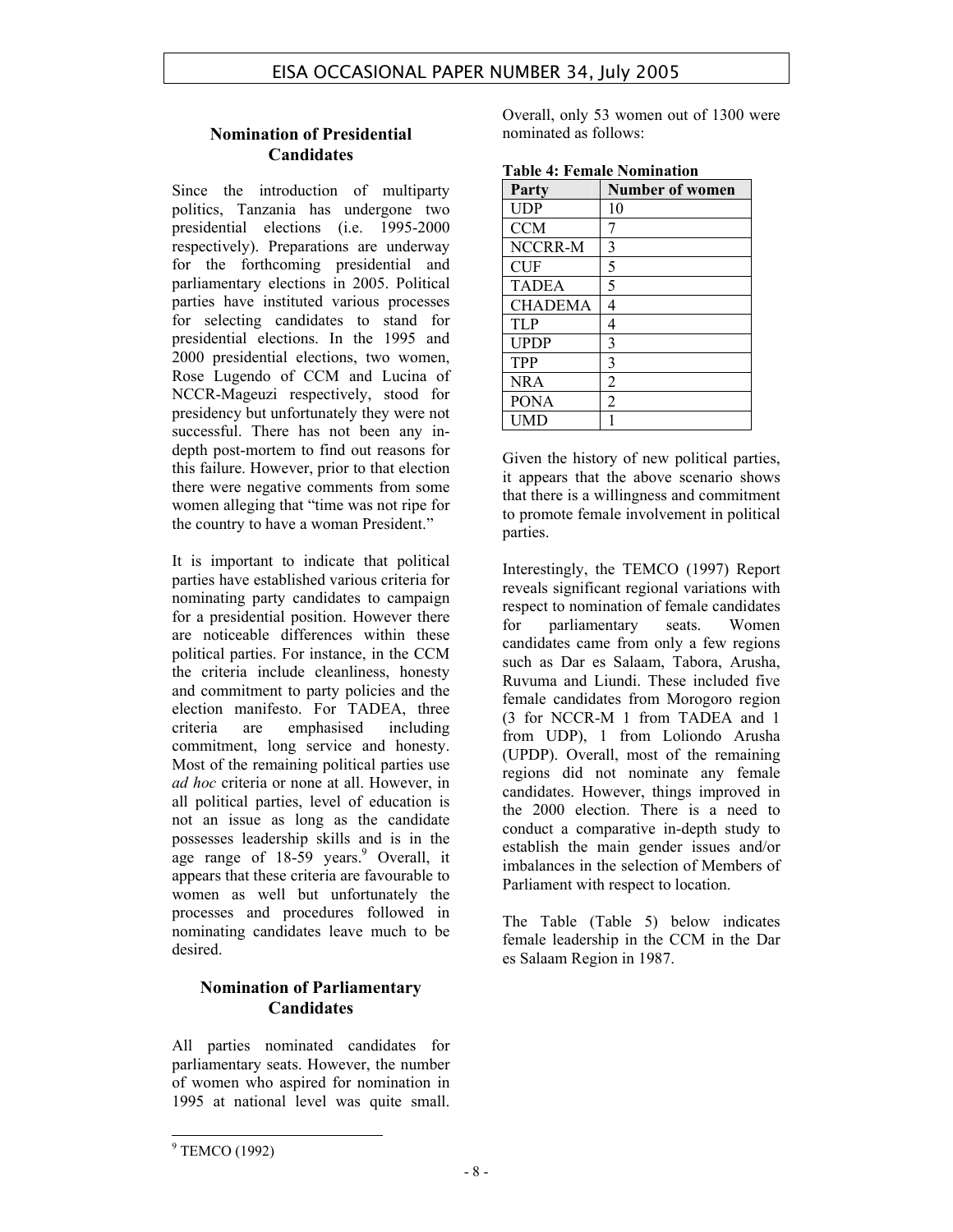|                            |              |              |                 | $-$          |               |              |
|----------------------------|--------------|--------------|-----------------|--------------|---------------|--------------|
| <b>Position</b>            | <b>ILALA</b> | F/T          | <b>KIONDONI</b> | F/T          | <b>KEMEKE</b> | F/I          |
|                            |              | <b>TOTAL</b> |                 | <b>TOTAL</b> |               | <b>TOTAL</b> |
| Village Chairperson        |              | 192          |                 | 155          |               |              |
| Village Secretary          | 19           | 192          | 25              | 156          |               | 200          |
| Ward Secretary             |              | 18           |                 |              |               |              |
| Council Secretary          |              |              |                 |              |               |              |
| <b>Executive Committee</b> |              |              |                 |              |               |              |
| Member of EOR              |              | 10           |                 |              |               | 10           |
| Members of ExCo-N          |              |              |                 |              |               | 10           |

| Table 5: Female Leadership in CCM in Dar es Salaam Region as of 1987 |  |  |
|----------------------------------------------------------------------|--|--|
|                                                                      |  |  |

Source: *Ulingo wa Jinsia* 1990, January and *Meena na Migiro* 1988, *Wanawake na Uongozi katika Siasa*(1990)

#### **Participating in Party Politics**

The main concern is why there are so few women elected as representatives to political or national leadership positions. According to the existing literature, the main problem stems from political structures and processes within political parties.<sup>10</sup> Some of these obstacles include:

- Lack of political support for female candidates including financial and political networks to run for office
- Lack of coordination and networks of women groups with other key public organisations such as trade unions
- Male norms and structures that mitigate against female participation including campaign meetings and political relies and patriarchal ideology
- Insufficient mobilisation of media support
- Lack of leadership oriented training and education for women
- Electoral systems and procedures that are not gender friendly
- Inadequate financial resources
- Lack of support from fellow women
- Lack of political experience
- Prohibitive cultural norms and attitudes about the `proper' place for women. These are reflected in voting patterns, media coverage of female politicians and political campaigns full of rampant intimidation and harassment.

Other problems include the women's own lack of interest in taking an active role in formal politics. Indeed their reluctance has been caused by both social cultural and religious beliefs. In most societies, strong men do not listen to women who take the podium or public office. There is a known case of a woman who was elected as District Commissioner who men initially found it a bit difficult to accept. However, after sometime they found that a woman leader is as good as a male leader and therefore accepted her.

#### **Box 2: WHEN THE HEN CROWS**

- When I was elected as a village secretary some people told me that I would become loose, a prostitute I told them that I could never do such a thing and second, I asked them whether they had any proof of the misbehaviour of any women leaders to whom they referred. Their answer was "No" this is just what we have heard" (Young women CCM party leader)"
- There are women who are capable of being leaders and indeed good leaders too. But it is not easy. Men do not often trust their wives and they think that if they go for seminar or political parties they will betray then. They argue that a woman is like a child as far as her brain is concerned she can easily be convinced by another man to give way for sex" (Young male CCM Part leader")
- Normally, husbands are the main causes for their wives not to be leaders. Many of the women are keen to be leaders. But your husband can ban you and then that is the end…. Here there are many women who can lead, after all some are highly educated but because the husband is in a panic, his wife remain a housewife (A woman from CCM)

Source: Tripp, (2003)

Likewise, political campaigns involve regular travelling and being away from the home, going to bars to meet people and men in particular. Most husbands and family member are not prepared to accept this and hence women aspiring for political leadership are forced to make a choice between their marriage or politics as reflected in Box 2 depicted above.

 $10$  Tripp, (2003), and Woroniuk (1998)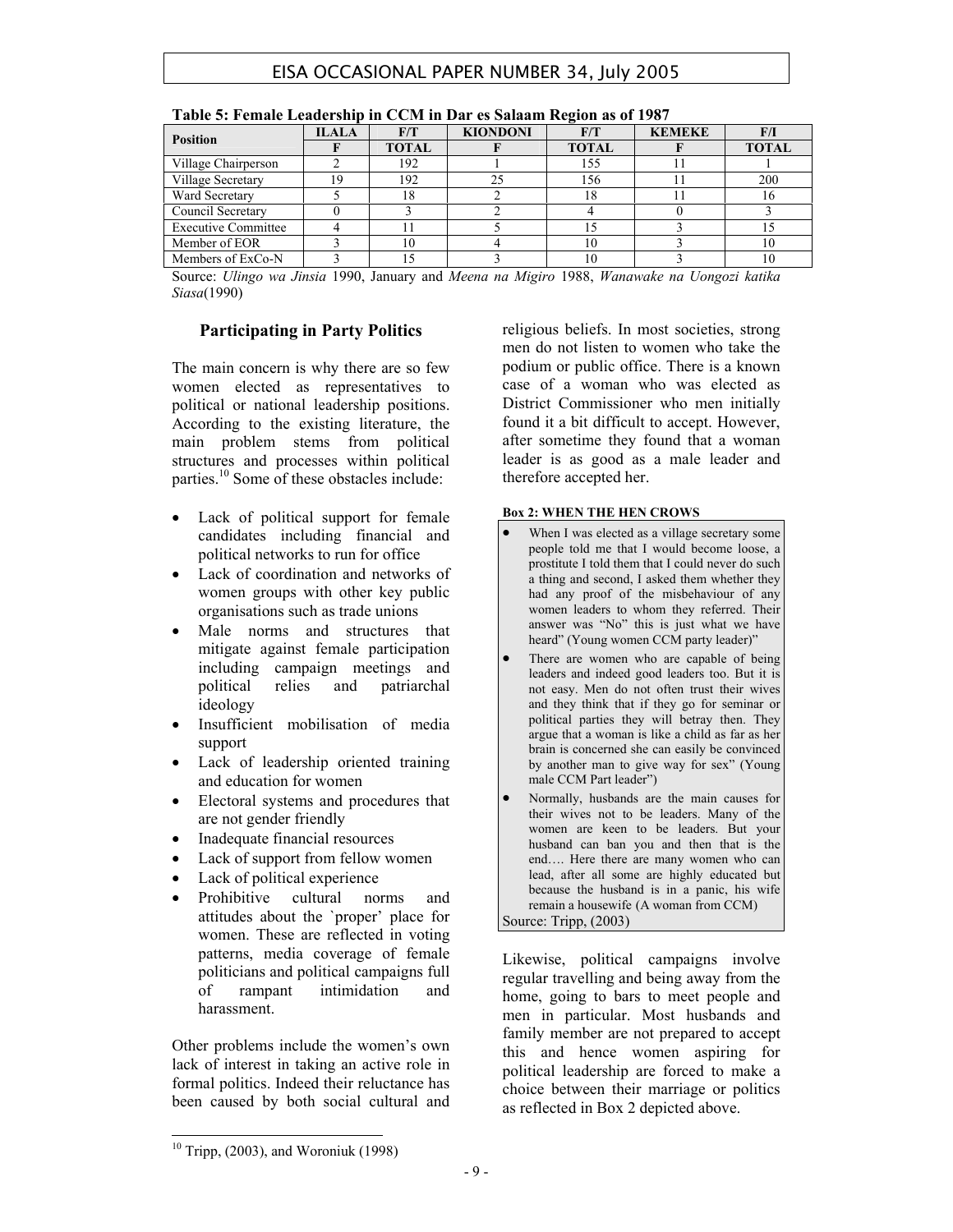### **Enhancing Women Participation in Party Politics**

Existing records suggests that various stakeholders including government and Non-Government Organisations, both within and outside Tanzania, were directly or indirectly involved in promoting active female participation in politics especially during the multiparty era. As mentioned earlier, the Institute of Development Studies (IDS) based at University of Dar es Salaam organised a training seminar for those women leaders who were elected to the 1995 Parliament. Likewise, the Research Education and Democracy (TEMCO) always include several topics on gender in its annual workshops that have been organised since the early 1990s. Likewise, the Tanzania Gender Networking Programme (TGNP) held a conference in 1999 on Gender and Political Empowerment that brought together women activists and Members of Parliament from throughout the African continent.

Other NGOs, such as ENVIROCARE and Legal Human Rights Centre (LHRC) have produced various training manuals to help women aspiring for various electoral positions within political parties or Parliament to acquire the necessary knowledge and skills.

Within political parties, other direct measures have been instituted including affirmative action and, in particular, quota systems. Quota systems are a form of affirmative action in favour of women. Indeed, available records show that most of the higher figures for female representation worldwide have been a result of a quota system of one kind or another.

As mentioned previously, both the Commonwealth Secretariat (1995) and the Southern African Development Community (SADC) (1997) made a commitment to attain at least 30 percent of female representation in political and decision-making structures by the year 2005. Indeed, although much remains to be done, remarkable achievements have

been recorded worldwide as reflected in Table 6 as result of instituting various forms of quota systems.

Surprisingly Rwanda is almost at the stage of attaining gender parity as far as Africa is concerned. Overall, data in Table 6 reveals that countries that have instituted more than one form of quota system have attained relatively higher percentage of female representation in key decisionmaking organs including political parties and Parliament. Likewise, other authors show that the use of quotas systems for women is widely common worldwide. About 30 of the world's more than 190 countries apply one or several forms of quota system to increase the number of women in various key decision-making organs. Indeed, according to the *Afro Newsletter* 2004, between 2000 and 2002 several elections were held in 23 sub-Saharan African countries that resulted in an increase in the number in women parliamentarians in these countries. As mentioned, most of these achievements were obtained through the use of different forms quota systems.

In Tanzania, as in most African countries, women are benefiting from the implementation of various forms of quota systems. In brief, "Quota systems aim at ensuring that women constitute at least a critical minority of 30 or 40 percent:"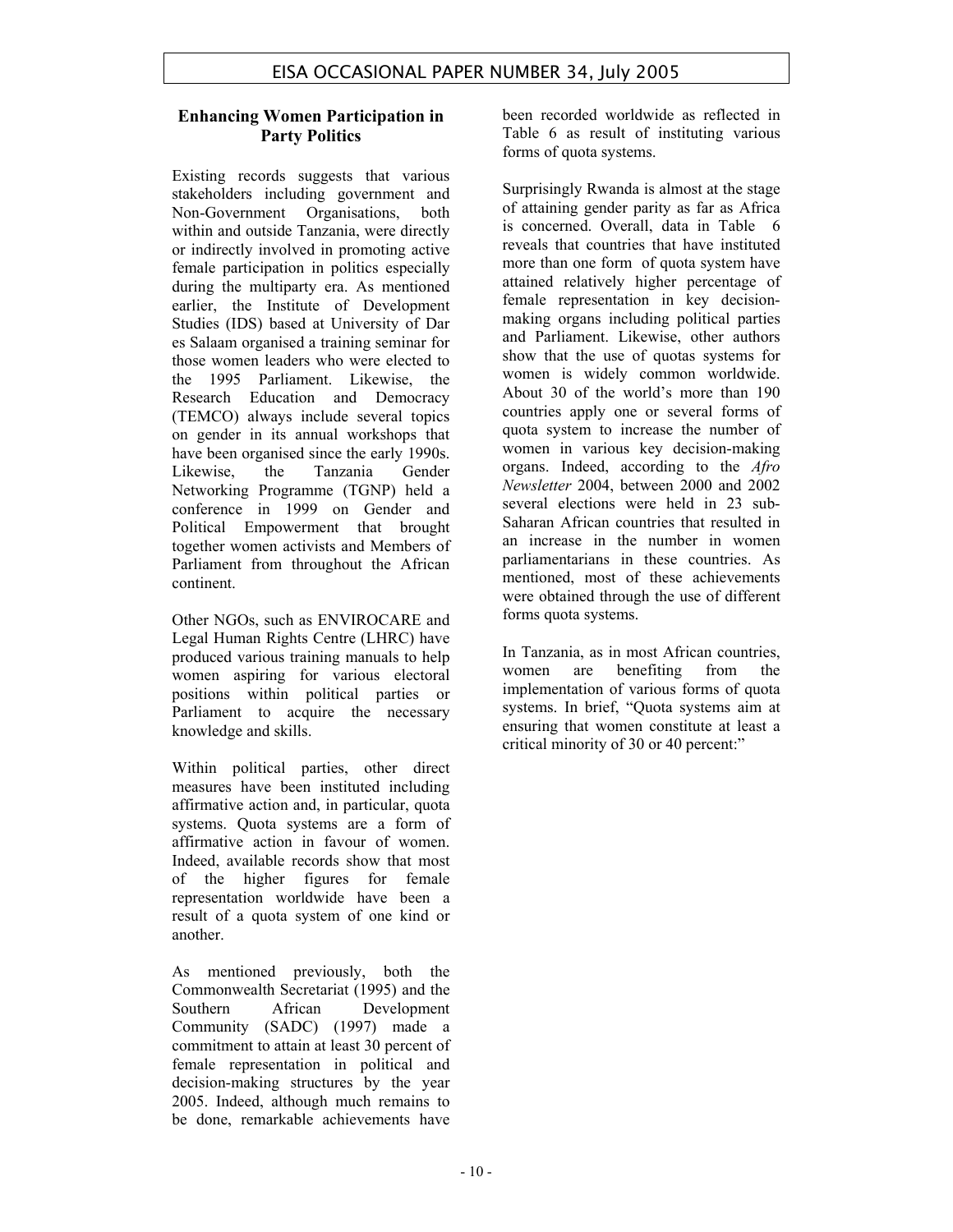| Country      | <b>Type of Quota</b>                                                                                                                                          | <b>Result of Last</b><br><b>Election</b> | % Women in<br>Parliament |
|--------------|---------------------------------------------------------------------------------------------------------------------------------------------------------------|------------------------------------------|--------------------------|
| Eritrea      | <b>Constitutional Quota for Electoral Candidates</b>                                                                                                          | 33 of 150                                | 5.0                      |
| Kenya        | Constitutional Ouota for National Parliament. Political<br>Party Ouota for Electoral Candidates                                                               | 15 of 224                                | 6.7                      |
| Mali         | Political Ouota for Electoral Candidates                                                                                                                      | 15 of 147                                | 10.2                     |
| Namibia      | Constitutional or Legislative Quota, Sub National Level                                                                                                       | 18 of 72                                 | 25.0                     |
| Mozambique   | Political Party Ouota for Electoral Candidates                                                                                                                | 75 of 250                                | 30.0                     |
| Rwanda       | Constitutional Quota for National Parliament Election<br>how Quota Regulation. National Parliament<br>constitutional or Legislative Quota, Sub National Level | 39 of 80                                 | 48.8                     |
| South Africa | Constitutional or Legislative Quota Sub-National<br>Political Party Quota for Electoral Candidates                                                            | 131 of 400                               | 32.8                     |
| Tanzania     | Constitutional Quota for National Parliament, Election<br>has Quota regulation, National Parliament constitutional<br>or Legislative Sub-National             | 61 of 274                                | 22.3                     |

#### **Forms of Quota Systems**

The main objective of instituting quota systems is to ensure that women are recruited into political positions within the Parliament or political parties. There are different types of quota systems that are being applied by different countries worldwide. The most common form of quota systems in Africa and Tanzania in particular include the following:

#### *Constitutional Quotas for National Parliament*

These are quotas provisions mandated in the national constitutions. For instance, according to Chaligha (2001) Article 66 (1) (6) and Article 78 of the Constitution of the United Republic of Tanzania reflects the issue of proportional representation. Article 66(1) provides for special seats for women based on not less than 15 percent of the total of all elected members plus five members from the House of Representative and the Union Attorney General.

#### *Election Law Quota or Regulation for National Parliament*

These are quotas that are provided for in the national legislation or regulations of the country. For instance in Tanzania, prior to the introduction of the multiparty era, the ruling party, the CCM introduced a quota system allowing 15 percent of the parliamentary seats to be reserved for women. In 1992, after the re-introduction of multiparty politics, the Election Law increased the number of seats reserved for women to 30%.

## *Political Party Quota for Electoral Candidates*

These include rules or targets that are set by political parties to include a certain percentage of women in various positions within political parties. In Tanzania, political parties nominate women who represent their parties in the National Assembly and currently the percentage of women representatives has been raised to 30 percent.

#### *Constitutional or Legislative Quota for Sub-national Government*

These are quotas provided in the Constitution or legislation that requires the country to set targets for women to constitute a certain percentage of candidates at local level. These include regional, district, village or ward levels. In Tanzania, the government has instituted 25 percent for local government seats reserved for women including councillors and representative to Village Councils and District Councils

## **Differences Made by the Quota System**

"*The participation of women in government makes a difference, leading to more gender sensitive policies and programmes and improvements in the legal, economic and social status of women, as matters which impact more heavily on women and children are likely to be addressed11* 

<sup>&</sup>lt;sup>11</sup> Chipo Simweemba Lungu of Zambian National Womens Lobby Group (2003).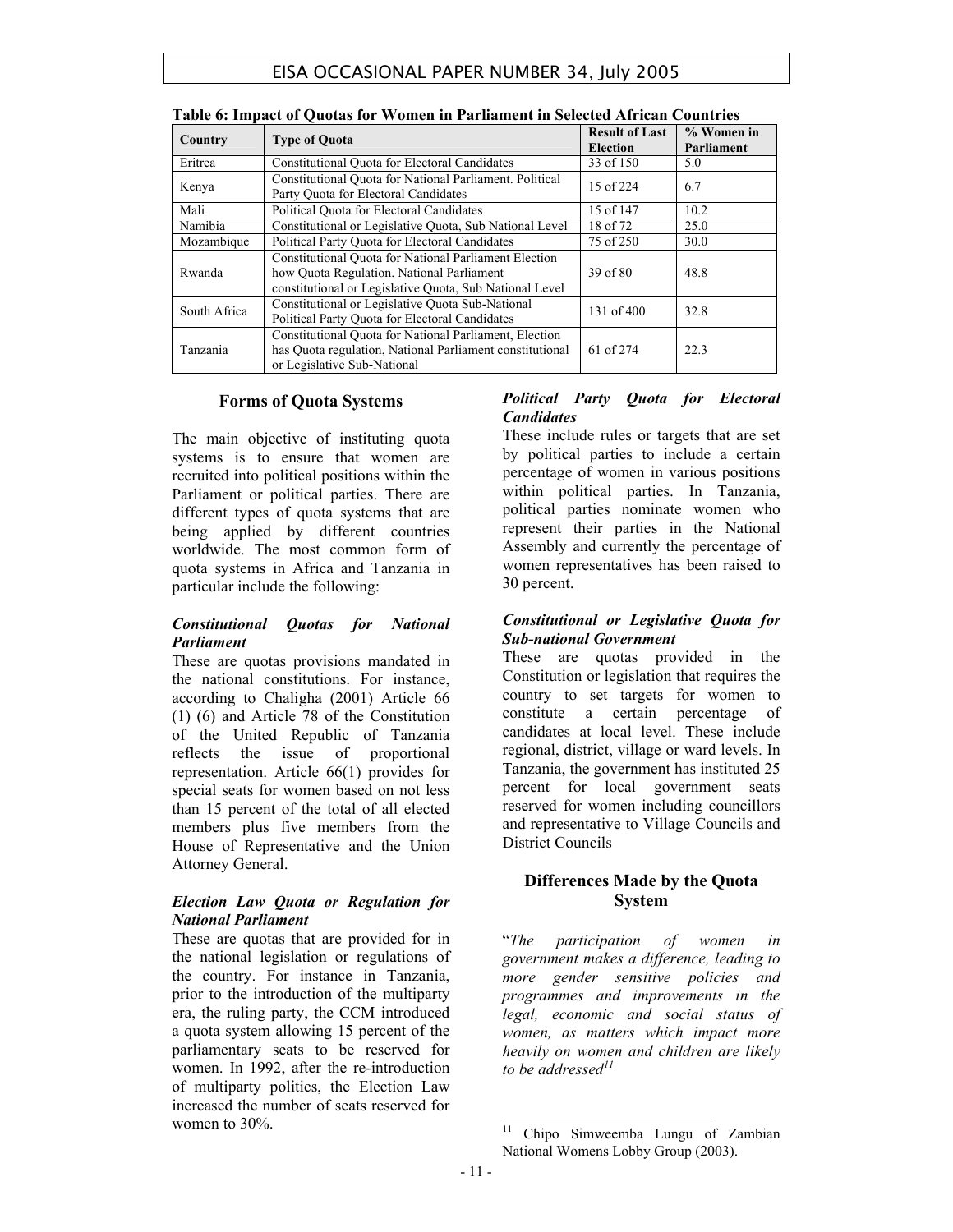*"I know one woman who was elected through the special seat system. She is my age. One day 1 met her in Dodoma and she told me she is a Member of Parliament. I did not know that she was aspiring to become a politician or she is able to become a politician. Perhaps she will perform well, but I am somehow worried. If you try to find out why she was elected, you will realize that it is because of her family background"<sup>12</sup>*

The two quotations cited above suggest that although quota systems are good in terms of bridging the gender imbalances albeit in quantitative terms, there have been concerns on the qualitative aspects. The latter concern evident in the quotation above, are due to lack of uniform criteria in implementing the quota system. According to TEMCO (2001) its is only the CCM that has an elaborate and clear system of nominating women who are aspiring for various political leadership; in most of the other political parties women were handpicked. Indeed, this is not accidental. According to Mmuya et al (1994), most political parties except for CUF had clear policies for promoting women such as NCCR-M, Chadema and UMD. Overall, the use of the quota system has enabled more women to access political positions including the Parliament and other key positions in the government.

Female leaders have been active in parliamentary debates and discussions on various bills and budgets oppressive laws including the Sexual Offences Provisional Act (SOSPA) and the Land law.

#### **Recommendations**

In this section, an attempt has been made to provide recommendations for addressing the existing gender imbalances other than affirmative action and the institution of quota systems. In fact, there are several direct measures that could be implemented to deal with the qualitative aspects. These include reviewing the design of the electoral systems within political parties to make them more gender sensitive. For instance, one of the requirements to qualify for the presidency is the payment of 1.000.00 shillings. This constitutes an almost insurmountable obstacle to most women due to their low economic status. Likewise, there is need to mainstream gender in the party process and procedures used for nominating candidates to both parliamentary and presidential positions.

Finally, there is need to undertake in-depth research on intra-party politics from a gender perspective. Research findings from this study should be able to provide guidance to political parties on the following issues:

- Designing of electoral system that captures the diverse needs and interests of the majority of the party members including men and women
- Improving voter registration system to ensure that an adequate numbers of women are registered and do vote.
- Promoting gender sensitive approaches that will address problems during political campaigns and voting processes
- Analysis of the results of party elections from a gender perspective
- Establish gender sensitive monitoring and evaluation tools for advocacy purposes.
- Establish membership with respect to gender and location
- Establish creative ways of marketing political parties that are gender friendly
- Mainstreaming gender in party politics.

<sup>&</sup>lt;sup>12</sup> Young girl in Dar es Salaam, 2001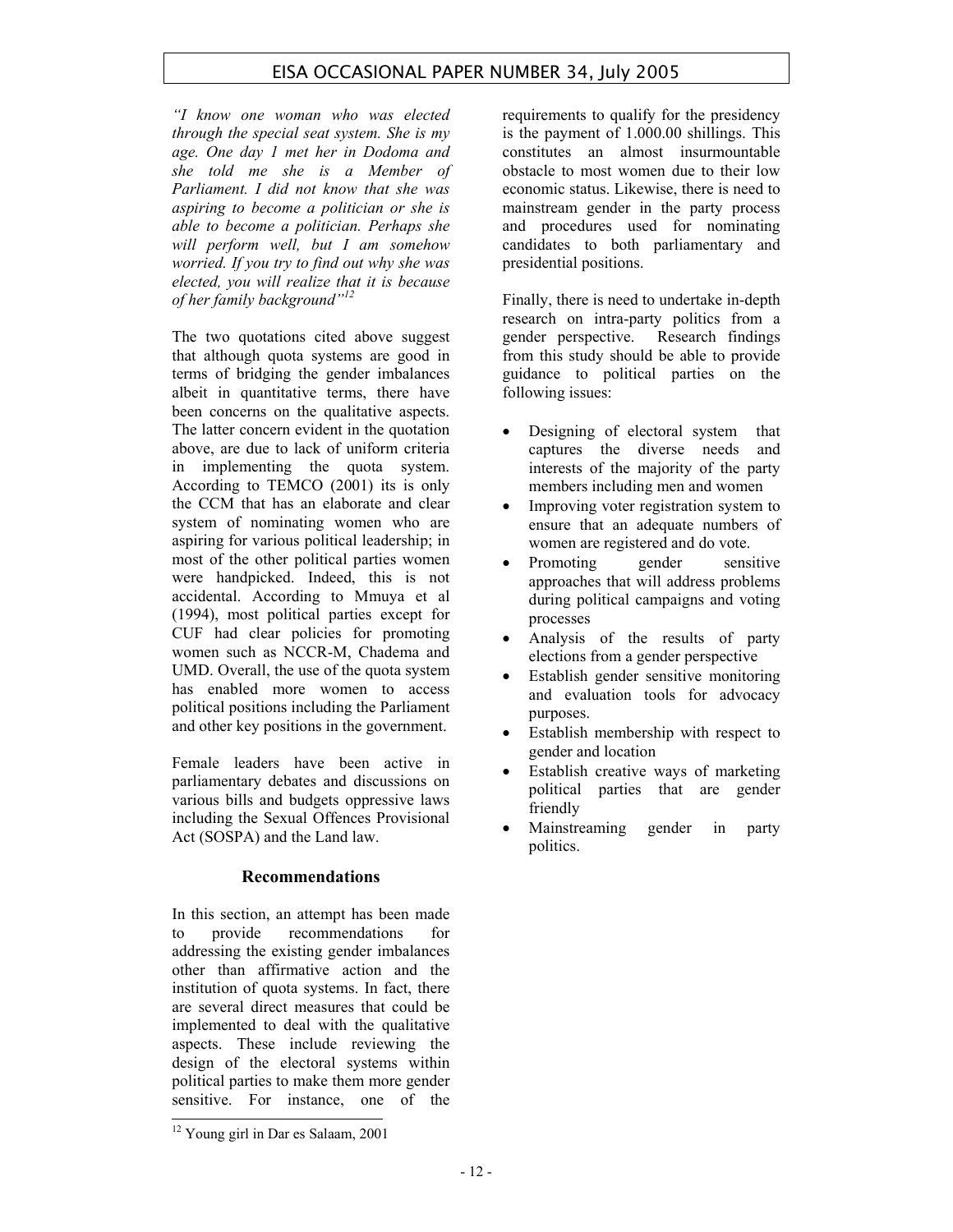## **ABBREVIATIONS**

| <b>CCM</b>          | Chama cha Mapinduzi 01/7/92 Kuu Street Dodoma                                           |
|---------------------|-----------------------------------------------------------------------------------------|
| <b>CHADEMA</b>      | Chama cha Demokrasia na Maendeleo 21/01/93 Ufipa Street<br>Kinondoni                    |
| <b>CHAUSTA</b>      | Chama cha Haki na Ustawi 15/11/03 Drive Inn                                             |
| <b>CUF</b>          | The Civic United Front 21/03/93 Mtendeni Street Zanzibar                                |
| <b>DP</b>           | Democratic Party 7/6/2002 Mchichini Ilala DSM                                           |
| <b>FORD</b>         | The forum for Restoration of Democracy Rufiji Street Kariakoo                           |
| <b>NCCR-MAGEUZI</b> | <b>National Convention for Construction and Reform 21/03/93</b>                         |
| <b>NLD</b>          | National League for Democracy 21/03/93 Sinza (DSM)                                      |
| <b>NRA</b>          | <b>National Reconstruction Alliance 8/02/93 Bububu Street Tandika</b><br>Kimahewa (DSM) |
| <b>MAKINI</b>       | Demokrasia Makini 15/1101 Kibo Ubungo                                                   |
| <b>UDP</b>          | United Democratic Party 24/03/94 Mbezi Juu (DSM)                                        |
| <b>UMD</b>          | <b>Union for Multiparty Democracy Kagera Street DSM 21/01/93</b>                        |
| <b>UPDP</b>         | United People's Democratic Party 4th Feb 1993 HQ - Zanzibar                             |
| <b>PPT</b>          | Maendeleo Progress Part of Tanzania 4 <sup>th</sup> March 2003 Hq<br><b>Kawawa DSM</b>  |
| <b>TADEA</b>        | Tanzania Democratic Alliance Party 8 February 1993 Buguruni<br>kwa Malapa               |
| <b>TLP</b>          | Tanzania labour Party 24/11/1993 HQ = Argentina Manzese<br>(DSM)                        |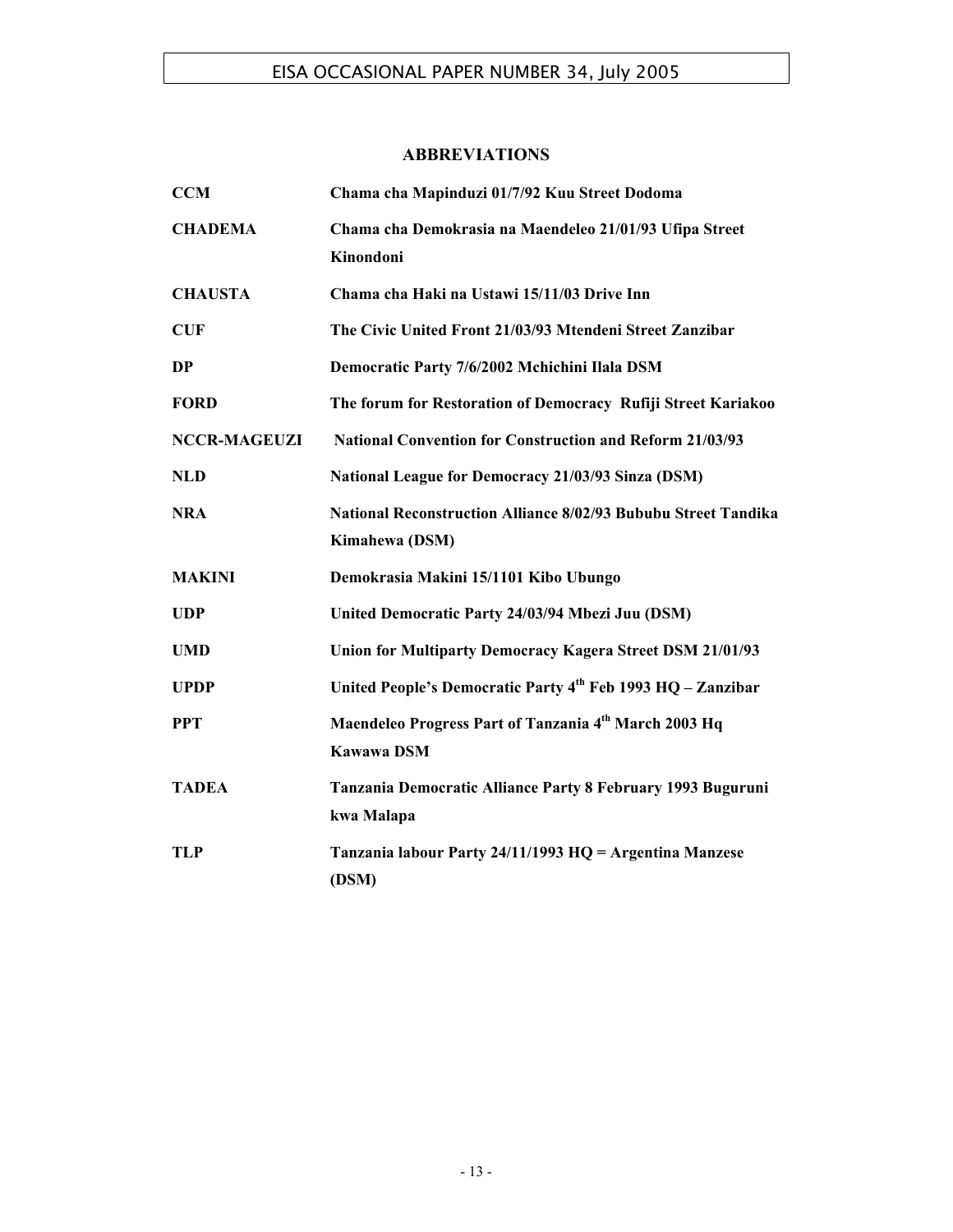#### **REFERENCES**

Bunge Digest (1997) "Multipartism and the Parliament in Tanzania" Workshop Proceedings of Bunge Standing committees on Standing Orders, Legal and constitutional Affairs held on  $2^{nd} -6^{th}$  June 1997 at Karimjee Hall, FES Publication

Chaligha A. (2001) Electoral Systems in democracies in REDET Reader, Civics: A Tanzania Reader pp. 21-53.

ESAUR P. (1998) "The Road to Democracy" Tema Publishers Company Limited, Dar es Salaam

Envirocare (2003) "Mwanamke na Uongozi Jenga Tabia ya Kuyamini katika Uongozi, Business Printers Dar es Salaam.

Evod Menda (1995) Wanawake na Uchaguzi, Kiongozi cha Mpiga Kura Tanzania, AMERF Publications Dar es Salaam.

Kabira Wanjiku and Masingila Mosheti (1997) "Towards Gender Responsive Politics" Consulting Publisher Nairobi.

Kamba, K. (1997) "The Electoral Rules and Procedures and their impact on women participation *REDET Publication No. 2* Political Culture and Popular Participation in Tanzania, Dar es Salaam University Press.

Kilian, B. (1997) "Special Seats for Women: A Positive Discrimination" *REDET Report No. 2* Dar es Salaam University Press.

Kiondo E. (1994) Women Participation in Electoral Politics in Tanzania: The Case of Chilonwa in Mukandala, S and Othman, H. (ed) Liberalized Politics: the 1990 election, Dar es Salaam University Press

Kiondo, S. (2001) Political Parties and Party Systems" in Civics A Tanzania Reader REDETT E & D Limited (pp. 53-70).

Margareth S. & Mary T. (1995) "African Women and Development: A history zed Books, London

Malyamkono T.L. (1995) The Race for the Presidency: The First Multiparty democracy in Tanzania Government Printer Dar es Salaam.

Mmuya M. and Chaligha, A. (1994) Political Parties and Democracy in Tanzania, Dar es Salaam University Press, Dar es Salaam.

Mukandala R. and Haroub O (1990) "Liberalized Politics: The 1990 Election: DUP Dar es Salaam.

Mukandala, R and Madumulla, J. (2000) "Ujenzi wa Uwezo wa Kisiasa wa Mtanzania, REDET Report No. 7 REDET Publication University of Dar es Salaam.

Meena R. (1992) Gender Issues in Electoral Processes Tanzanian Experience in Ruhongole R.E.K. (eds) Gender Democracy and Development: Post Beijing Challenges for Women Political Empowerment in East Africa FES Publication, Dar es Salaam.

Prince Bagenda, M. (1991)A contribution to the Debate on Political Pluralism in Tanzania, FES, Dar es Salaam.

Sera ya Maendeleo ya Wanawake na Jinsia katika Lugha Nyepesi 2003.

Shayo R. & Koda B. (1994) Women and Politics in Tanzania in Klemp, L. (1994) empowerment of Women in the procession of Democratisation: Experiences of Kenya, Uganda, Tanzania, FES Publication

TEMCO (2004) TEMCO's Report on the 18<sup>th</sup> May 2003 Tanzania Bye elections, TEMCO, DUP Building, Dar es Salaam.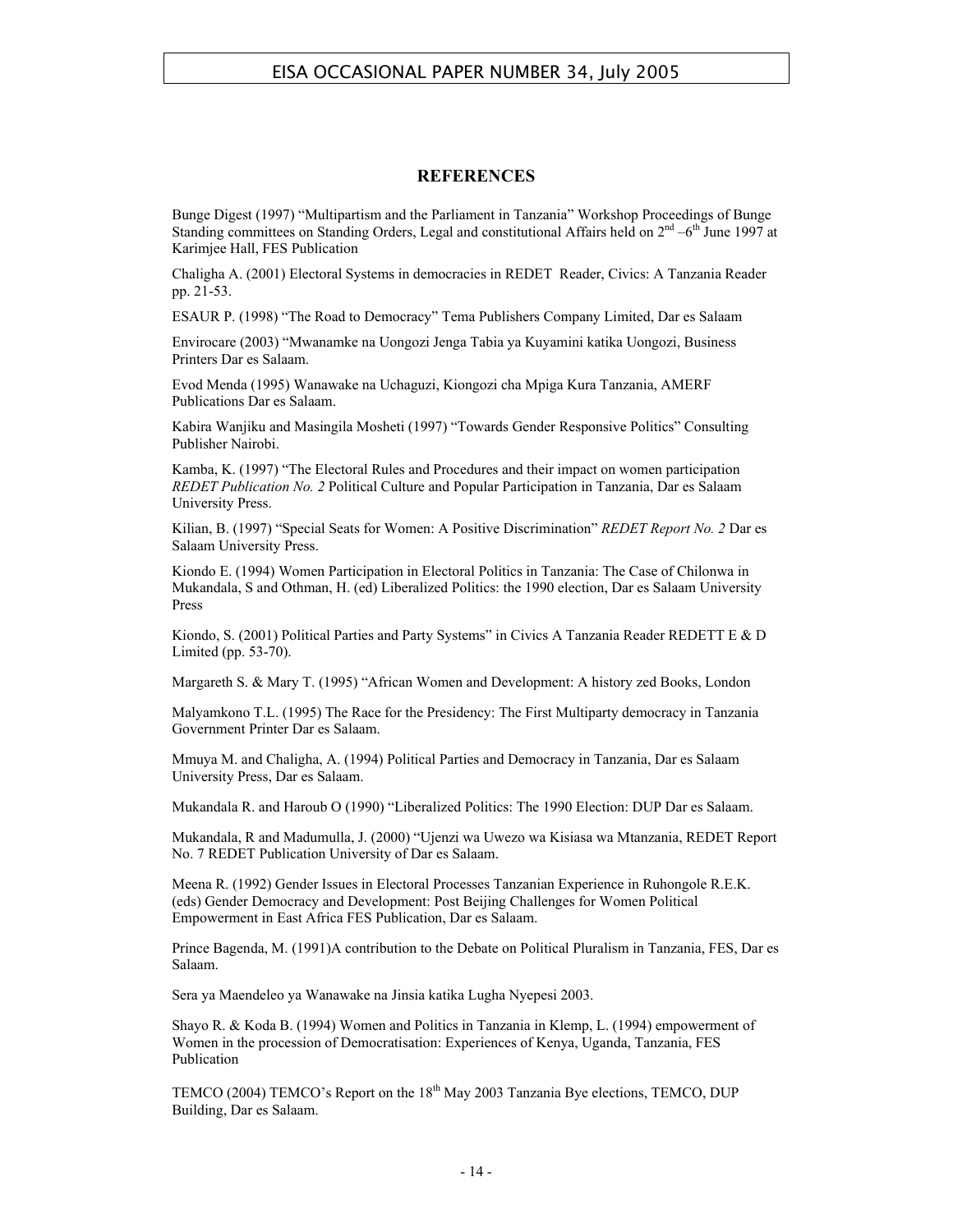# **ABOUT THE AUTHOR**

Dr Rose Shayo is a Senior Lecturer at the Institute of Development Studies at the University of Dar es Salaam, P.O. Box 35169, Dar es Salaam Tanzania

**Email:** shkayorose@hotmail.com/ or rmshayo@matns.udsm.ac.tz

# **THE EISA MISSION STATEMENT**

**To strengthen electoral processes, democratic governance, human rights and democratic values through research, capacity building, advocacy and other strategically targeted interventions.** 

# **ABOUT EISA**

**EISA is a not-for-profit and non-partisan non-governmental organisation which was established in 1996. Its core business is to provide technical assistance for capacity building of relevant government departments, electoral management bodies, political parties and civil society organisations operating in the democracy and governance field throughout the SADC region and beyond. Inspired by the various positive developments towards democratic governance in Africa as a whole and the SADC region in particular since the early 1990s, EISA aims to advance democratic values, practices and enhance the credibility of electoral processes. The ultimate goal is to assist countries in Africa and the SADC region to nurture and consolidate democratic governance. SADC countries have received enormous technical assistance and advice from EISA in building solid institutional foundations for democracy. This includes electoral system reforms; election monitoring and observation; constructive conflict management; strengthening of Parliament and other democratic institutions; strengthening of political parties; capacity building for civil society organisations; deepening democratic local governance; and enhancing the institutional capacity of the election management bodies. EISA is currently the secretariat of the Electoral Commissions Forum (ECF) composed of electoral commissions in the SADC region and established in 1998. EISA is also the secretariat of the SADC Election Support Network (ESN) comprising electionrelated civil society organisations established in 1997.**